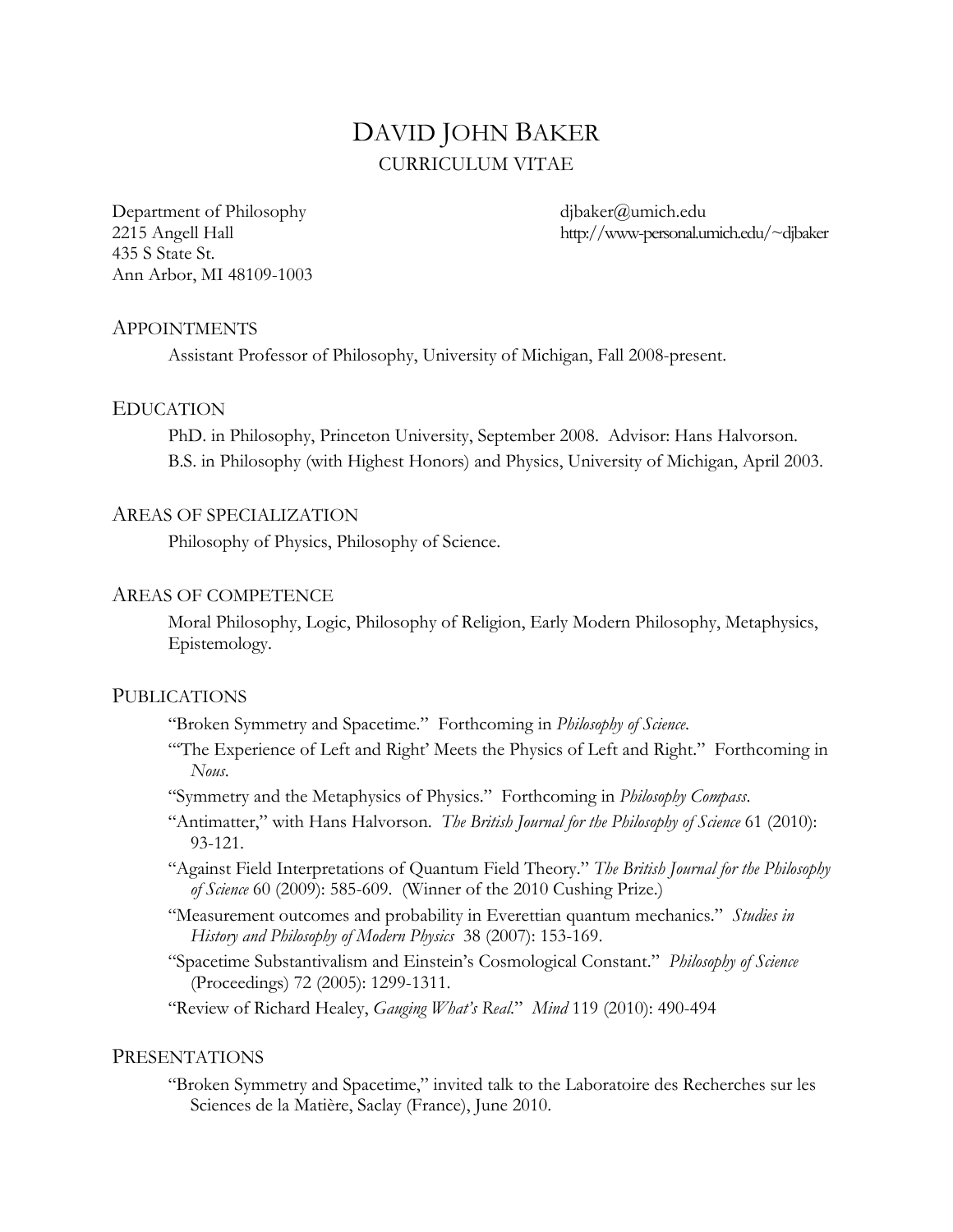- "Physics, Philosophy and the Cosmological Constant," with Aaron Pierce, Telluride Lecture, University of Michigan, February 2010.
- "The Philosophy of Quantum Field Theory," invited talk to the Department of Philosophy, University of Illinois-Chicago, May 2009.
- "Broken Symmetry and Spacetime," Philosophy of Quantum Field Theory Workshop, University of Western Ontario, April 2009.
- "Antimatter Without Antiparticles," invited talk to the Department of Logic and Philosophy of Science, University of California-Irvine, January 2009.
- "Against Field Interpretations of Quantum Field Theory," job talk at Cornell University, New York University, Ohio State University, University of Michigan, University of South Carolina and University of Wisconsin, January-February 2008.
- "Observability and Causal Connectability," invited talk to the Department of Philosophy, Stony Brook University, May 2007.
- "Quantum Electromagnetism: A Theory With No Potential?" invited talk to the Mathematics Club, Stony Brook University, May 2007.
- "The Everettian Fuzzy Link," invited talk to the Committee for Philosophy and the Sciences, University of Maryland at College Park, April 2007.
- "Measurement Outcomes and Probability in Everettian Quantum Mechanics," graduate seminar in Interpretations of Quantum Mechanics, University of Pittsburgh, April 2006.
- "Spacetime Substantivalism and Einstein's Cosmological Constant," 19<sup>th</sup> Biennial Meeting of the Philosophy of Science Association (PSA 2004). Austin, Texas, November 2004.
- "Lingering Problems With Probability in Many-Worlds Quantum Mechanics," Logic, Math and Physics Graduate Conference. University of Western Ontario, May 2004. (Winner of the 2004 Clifton Prize.)

## TEACHING

### Courses Taught

Graduate Seminar (Mirror Symmetry, Time Reversal and Charge) – Michigan, Winter 2011. Graduate Proseminar – Michigan, Fall 2010.

Freshman Seminar in Science Fiction and Philosophy – Michigan, Fall 2009, Winter 2010.

Introduction to Philosophy of Religion – Michigan, Winter 2009, Fall 2010.

Honors Introduction to Logic – Michigan, Fall 2008, Winter 2009, Fall 2009.

Graduate Seminar (Many-Worlds Quantum Mechanics) – Michigan, Fall 2008.

### Teaching Assistantships

Systematic Ethics (Metaethics) – Princeton, Spring 2006. Introduction to Modern Philosophy – Princeton, Spring 2005. Normative Ethics – Princeton, Fall 2004.

#### AWARDS AND FELLOWSHIPS

James T. Cushing Memorial Prize in the History and Philosophy of Physics, Notre Dame University, 2010.

Denise Fellowship, University of Michigan, 2008-present.